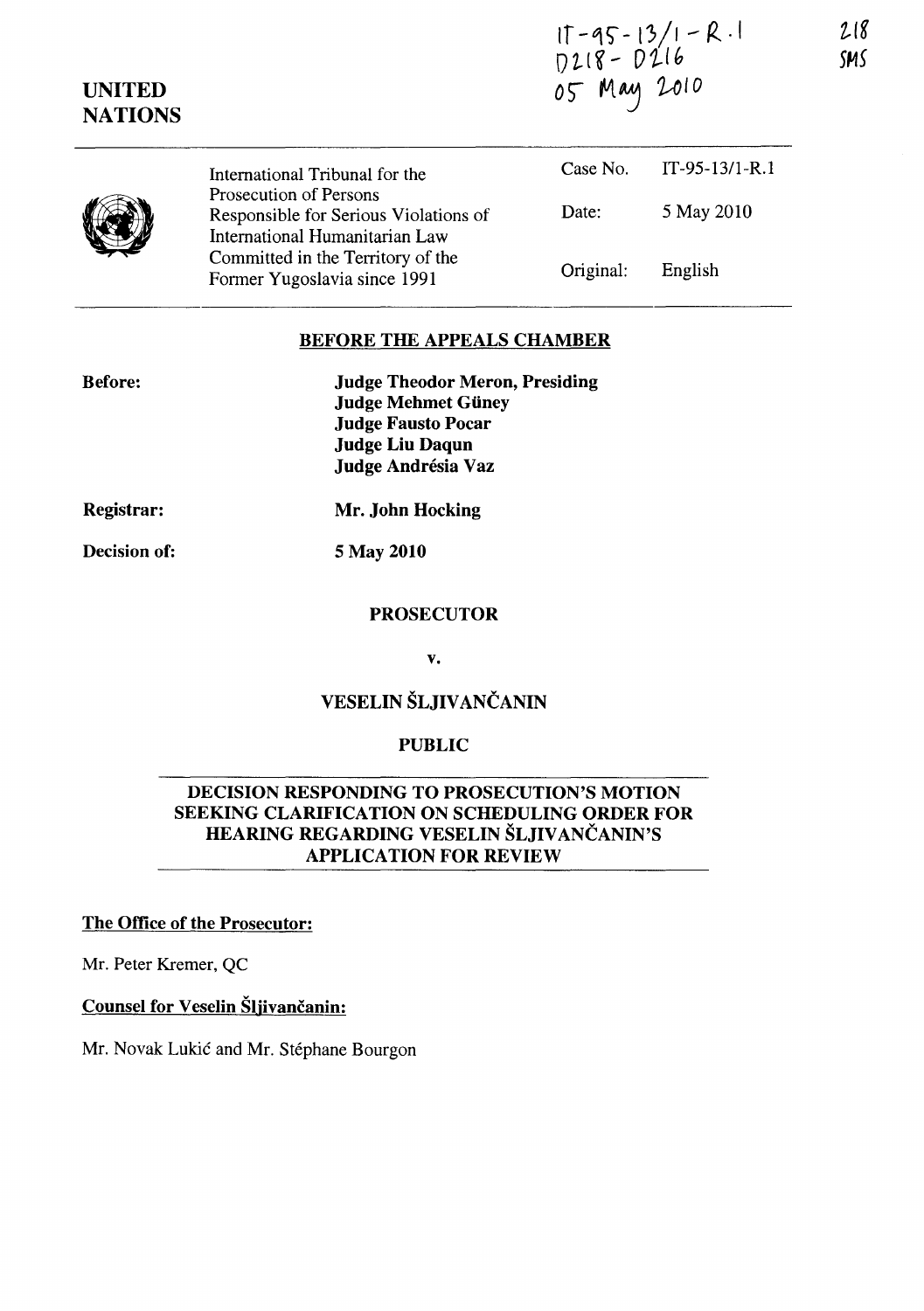**THE APPEALS CHAMBER** of the International Tribunal for the Prosecution of Persons Responsible for Serious Violations of International Humanitarian Law Committed in the Territory of the former Yugoslavia since 1991 ("Appeals Chamber" and "Tribunal", respectively);

**RECALLING** that the Appeals Chamber is seised of the "Application on Behalf of Veselin Sljivancanin for Review of the Appeals Chamber Judgment of 5 May 2009" ("Review Motion") filed by Veselin Šljivančanin ("Šljivančanin") on 28 January 2010;

RECALLING the "Scheduling Order for Hearing Regarding Veselin Šljivančanin's Application for Review" ("Scheduling Order") issued by the Appeals Chamber on 20 April 2010;

**BEING SEISED** of the "Prosecution's Motion Seeking Clarification on Scheduling Order for Hearing Regarding Veselin Sljivancanin's Application for Review" ("Motion") filed by the Office of the Prosecutor ("Prosecution") on 22 April 2010;

**NOTING** that the Motion seeks confirmation that the Hearing of 3 June 2010 is not the hearing addressed by the last part of Rule 120 of the Rules of Procedure and Evidence ("Rules");<sup>1</sup> seeks clarification as to whether an evidentiary hearing during which the Prosecution may call rebuttal witnesses and make submissions regarding the content of testimony by Miodrag Panic ("Panic") will be held, should the Appeals Chamber proceed with a hearing as envisaged under Rule 120 of the Rules;<sup>2</sup> and requests that Panic's examination be limited to "the context and the content of the conversation between [Mile] Mrkšić and Šljivančanin [...] on the evening of 20 November 1991", and the reasons why Panic now offers this information, excluding "broader testimony" about other issues; $3$ 

**NOTING** the "Response to Prosecution's Motion Seeking Clarification on Scheduling Order for Hearing Regarding Veselin Šljivančanin's Application for Review" ("Response") filed by Šljivančanin on 26 April 2010; $4$ 

**NOTING** that Šljivančanin contends that the Appeals Chamber provided "sufficient information concerning the 3 June hearing",<sup>5</sup> specifies that the purpose of the hearing is to assess "the

<sup>&</sup>lt;sup>1</sup> Motion, paras 1-2.

<sup>2</sup>*Id.,* para. 2.

*<sup>3</sup> Id.,* paras 4-5.

<sup>&</sup>lt;sup>4</sup> The "Prosecution's Reply in Support of its Motion Seeking Clarification" was filed on 27 April 2010.

<sup>&</sup>lt;sup>5</sup> Response, para. 1.